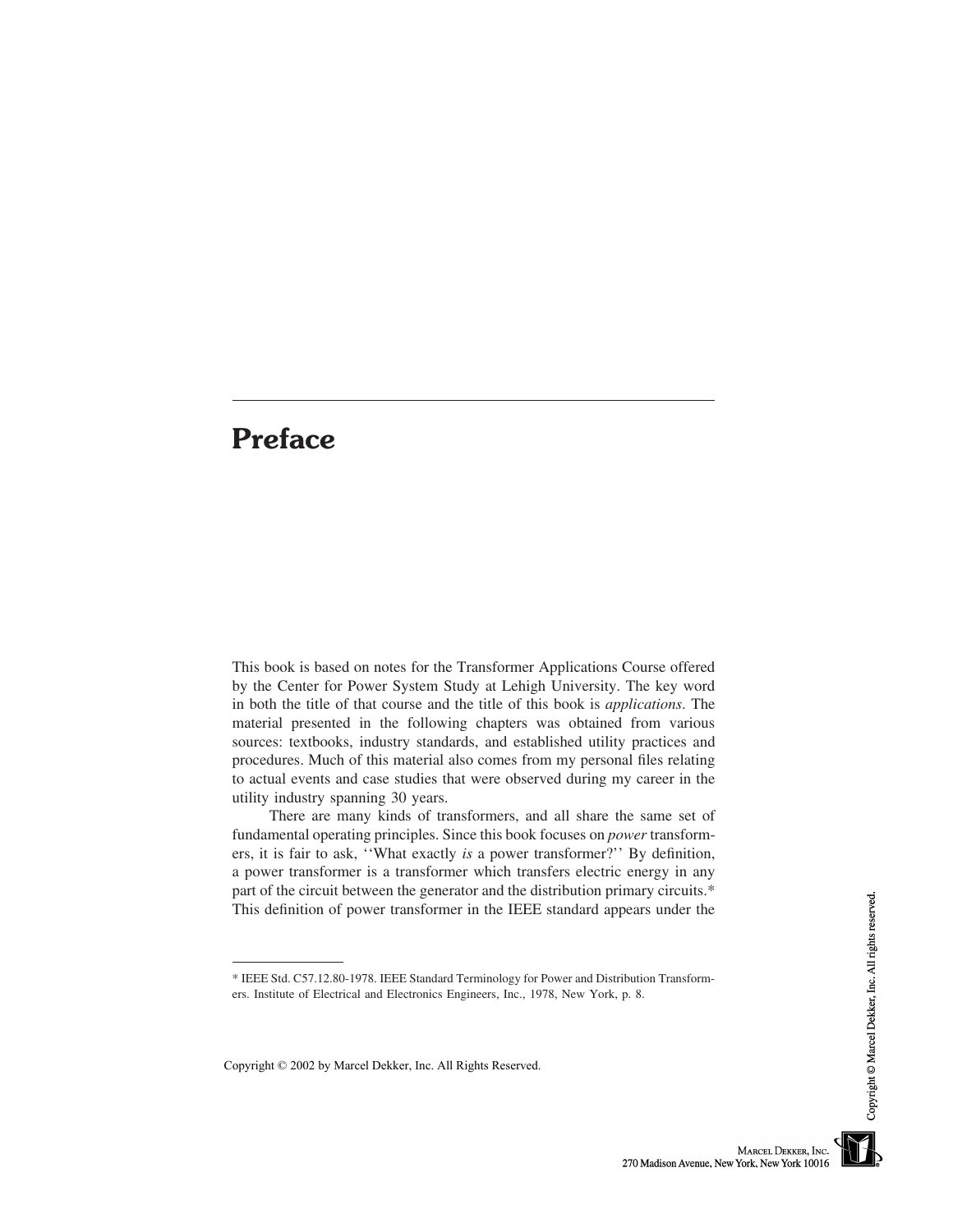heading of ''Size'' and does not indicate how the transformer is used in the power system. Thus, this book uses this definition in the broadest sense to include discussions of specialty applications such as step voltage regulators, phase shifters, and grounding transformers, as well as the usual step-up and step-down applications. Since the line between power transformers and distribution transformers is somewhat blurry, many of the basic principles presented can be applied to distribution transformers as well.

The first several chapters build a solid theoretical foundation by describing the underlying physics behind transformer operation. A theoretical foundation is absolutely necessary in order to understand what is going on inside a transformer and why. The magnetic properties of materials, a review of magnetic units, and analysis of magnetic circuits are discussed with enough mathematical rigor for the interested reader to gain full comprehension of the physics involved. Whenever a detailed mathematical treatment is presented, it is always done with a practical objective in mind. Each chapter includes a number of practice problems to clearly illustrate how the theory is applied in everyday situations. Many of these practice problems are based on actual events.

Several things set this book apart from other transformer reference books. First, this book emphasizes the importance of magnetic properties and how the choice of a core design can affect the transformer's electrical properties, especially during faults and unbalanced operations. Many reference books overlook this critical aspect of transformer applications.

Next, this book discusses special types of transformer connections, such as the zigzag, Scott, and tee connections, as well as the more common wye and delta types. The Scott and tee connections, which transform three-phase voltages into two-phase voltages, are seldom covered in modern transformer reference books even though two-phase systems still exist today. Tap changing under load and variable phase shifting transformers are covered. Different types of transformer coil and coil construction are compared, with discussion of the particular advantages and disadvantages of each with respect to the various transformer connections. The reader will also gain insight into some of the economic trade-offs of different transformer design options.

A brief tutorial on symmetrical components is also included. The topic is covered in other reference books but seldom in such a compact and straightforward way, enabling the reader to immediately apply the technique in practical problems.

A section of the book defines a transformer's nameplate rating versus its thermal capability and describes how to calculate a transformer's rate of loss of life. An entire chapter is devoted to describing abnormal operating conditions that can damage power transformers, including overloads, short